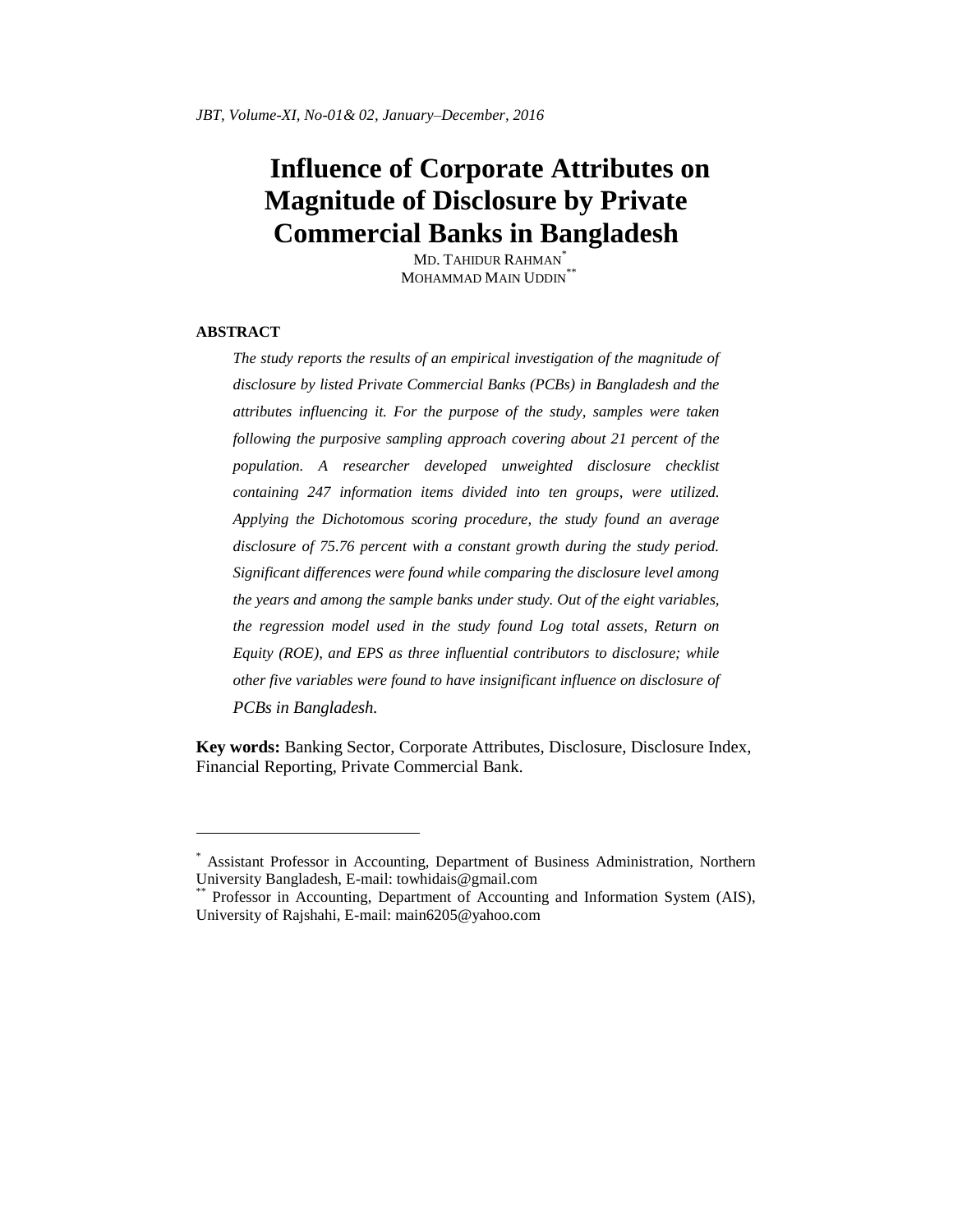# **I. INTRODUCTION**

Commercial banks, the vital part of an economy, have been playing an important role in accelerating the economic development of Bangladesh. But there were no domestic private commercial banks in Bangladesh until April 12, 1982 when Arab-Bangladesh (AB) Bank Limited inaugurated commercial banking in Bangladesh as the first commercial bank in private sector of the country. Since then the number of private commercial banks has been increasing day by day. According to Bangladesh Bank (BB), up to December 31, 2015, there were 56 scheduled banks in Bangladesh operating under the supervision of Bangladesh Bank. Among those four were nationalized commercial banks (NCBs), thirty one were conventional private commercial banks, eight were Islamic commercial banks, nine were foreign commercial banks and the rest four were specialized banks.

Listing on a stock exchange is considered a part of strategic plan of a business especially when leveraging and expansion are the plans, and also considered a potential source of equity financing (Berri, 2008). To exploit the benefits of listing, commercial banks in Bangladesh started to become listed with Dhaka Stock Exchange (DSE)since 1983 with the listing of AB Bank Limited and up to December 31, 2012, thirty commercial banks including one "Public commercial bank' became listed with DSE. <sup>1</sup>Beside many benefits, listed companies are to face many new challenges like additional disclosure for investors, and rules and regulations monitored by the Securities and Exchange Commission (Balasubramaniam, 2014).

Commercial Banks in Bangladesh, considering their year of establishment, are classified into three generations. Banks incorporated during the period of 1971-1990 are classified as first generation banks. Banks that were licensed during the period of 1991-2000 are called second generation. Third generation banks are the banks that got license since 2000 (Islam & Alam, 2010; Haque, 2013). As listed companies are required to disclose more information, a modified approach was used in the current study where the banks were classified into three generations considering their year of listing (Balasubramaniam, 2014). Banks listed during 1983-1990 were classified as first generation banks, banks listed during 1991-2000 were classified as second generation banks, and all the banks listed since 2001 were classified as third generation banks.

A large variety of stakeholders including depositors, shareholders, government, regulatory authorities and others are interested to know the financial performances of the private sector commercial banks in Bangladesh. Banks convey the financial activities and the results thereof to the interested parties through preparation and presentation of financial statements via different conventional and modern media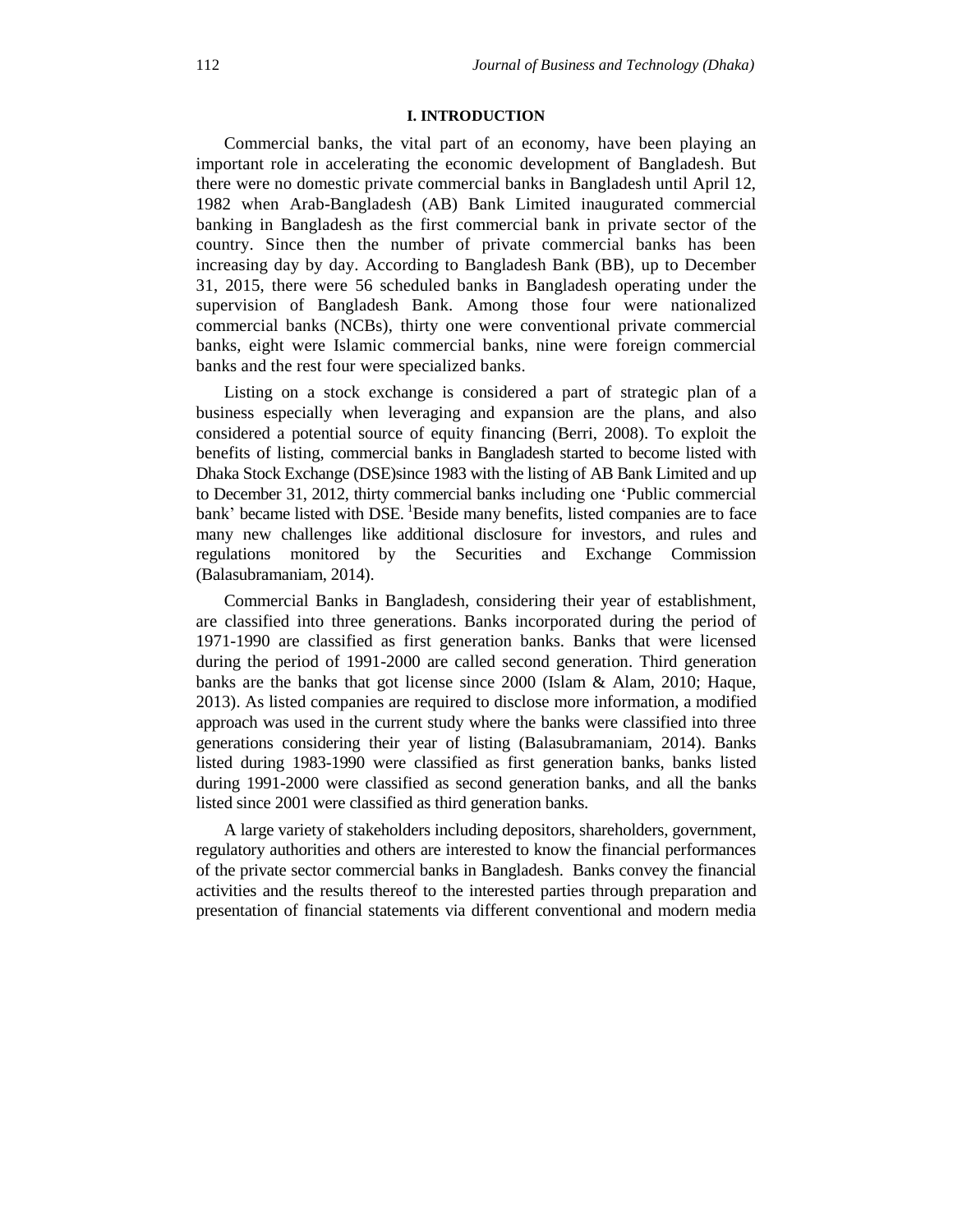of communication. Besides, most individuals and organizations make use of banks either as depositor or borrower or investor. Hence, there is a considerable and wide-spread interest in the well-being of banks and in particular their risks, solvency, liquidity and profitability. These aspects are expected to be disclosed in the financial and other reports of banks (Islam, 1997).

Although it is known that disclosure and transparency are positively related, the recent shocks in the banking sectors of Bangladesh have brought disclosure issue in the limelight. Disclosure is the act of releasing all relevant informationwell or bad- pertaining to a company that may influence an investment decision and to make it as fair as possible for everyone. It is defined as the process of presenting financial and other data about the financial position, operating performance, and cash flows of a company for an accounting period (Dafe, 2014). Disclosure is also an effort to expose financial performance, that is, how well or how poorly the management of an entity has performed with the money entrusted with them (Sacco, 1998). As disclosure is important means for management to communicate firm's performance and value to outside investors, increased disclosure practices help reduce information gap between firm and its stakeholders. As full disclosure and transparency are considered the twin cornerstones for protecting shareholder"s right, it can build a climate of trust and boost confidence of investors (Madhani, 2008).

From the viewpoint of management and objectives, private and public sector commercial banks are different. The persistent growth of private commercial banks has drawn special attention of regulators, professional bodies, potential and existing investors, and other stakeholders. But there are hardly a few studies on disclosure practices of private commercial banks in Bangladesh. Therefore, research in the field of banking in the private sector is still a matter of expectation in Bangladesh. However, most of these studies were conducted more than a decade ago and since then there have been many changes in local and international reporting standards, legislation, business and reporting environment and securities reporting rules. All these changes call for a constant update in the research in this area of study. Additional empirical evidence on financial reporting will enhance the quality of literature in this field of study which makes a research of this nature of paramount interest. The analysis of previous researchers was based on the reporting requirements during the period of their study. But reporting requirements are being changed perpetually and there is a need to keep pace with these changes. The rapidly changing global economic and financial environment calls for a constant update in this area of study. In these circumstances, the main objective of the study is to expose the corporate attributes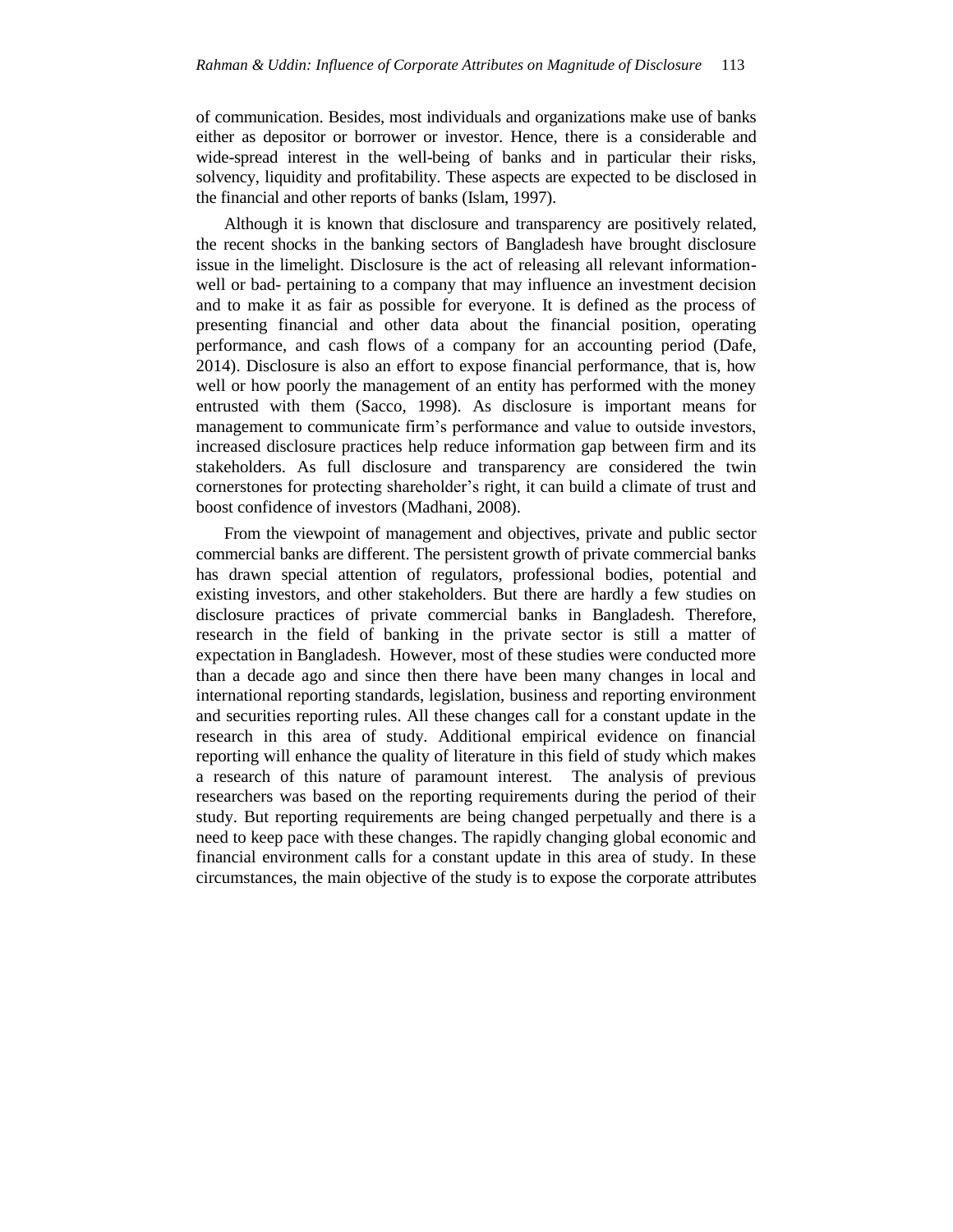that influences disclosure magnitude by private commercial banks in Bangladesh. Other related objectives of this study are:

- To show the magnitude of disclosure by the private commercial banks in Bangladesh.
- To identify whether there is any significant difference in disclosure percentage among the private commercial banks in Bangladesh.

The rest of the paper has been structured as follows. Section two incorporates the review of existing literatures; section three covers development of hypothesis, section four explains the methodology of the study; section five shows data analysis; section six depicts summary findings and recommendations; and the last section seven consists of conclusion.

# **II. LITERATURE REVIEW**

During the last few decades, a good number of researches were done in developed and developing countries of the world on different accounting issues like disclosure or financial reporting, multidimensional aspects of financial reporting, disclosure policy, harmonization of International Accounting Standard and so forth. It is stated that disclosure of financial information in corporate annual reports and their determinants have attracted considerable research attention in the developed countries than developing ones (Akhtaruddin, 2005; Barako, 2007). Only a few studies have been carried out in developing countries relating to the issues of disclosure and the corporate attributes influencing it. However, it is often alleged that listed companies do not fully comply with the disclosure requirements stipulated by the regulatory agencies (Akhtaruddin, 2005). It is also evident that government regulatory bodies and the accountancy profession of emerging nations suffer from structural weaknesses and often take a lenient attitude towards default of accounting regulations (Ali, Ahmed & Henry, 2004).

To date, some of the researches have been done on the overall disclosure practices of Bangladeshi companies including the banking sector. Disclosure practices of Bangladeshi companies have been found to be deficient in the sense that they lack vital information that enable stakeholders make informed decisions. Belal (2000) asserted that the disclosure practices in Bangladesh are very poor and inadequate in many respects and hence, need to be improved. Disclosure practices by Bangladeshi companies had also been empirically investigated by Hye (1988), Alam (1990), and Dutta & Bose (2007). Their observations were quite similar in that they all observed inadequacy of disclosure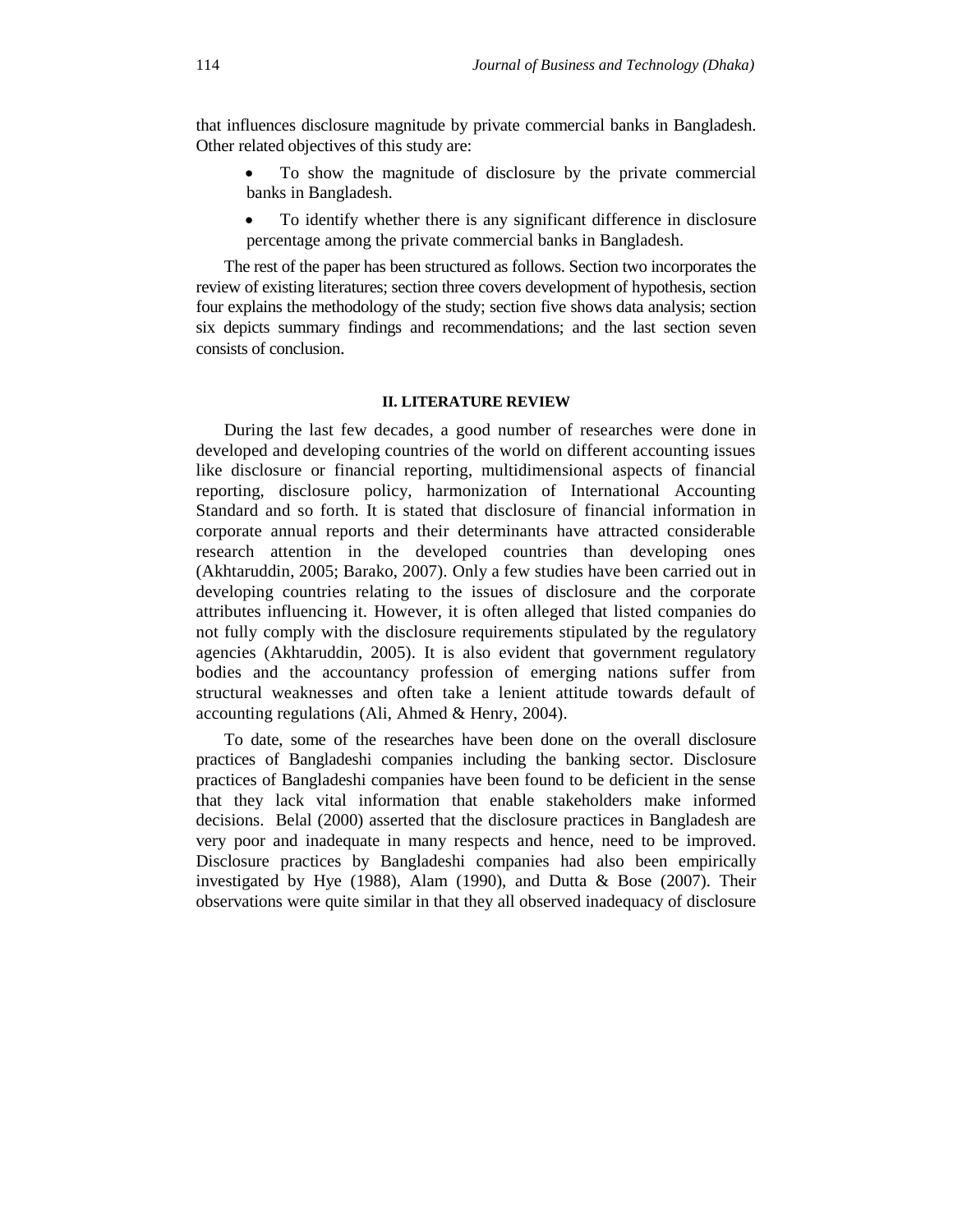and non-compliance with Bangladesh Accounting Standards (BAS) by the public companies in Bangladesh.

Some researchers also undertook study on disclosure and some other aspects of banking sector in Bangladesh. A study of Malek (2005) showed that foreign banks working in Bangladesh outperformed the local private banks regarding disclosure. Disclosure practices by Bangladeshi banks were also empirically investigated by Islam (1997), Ahmed (2000), Saha and Rahman (2000), Azizuddin (2001), Khan and Kumar (2001), Chowdhury (2004), and Ahmed (2009) and they all discovered that corporate disclosure practices in banking sector of Bangladesh is poor.

#### **III. DEVELOPMENT OF HYPOTHESIS**

One of the objectives of this study, as mentioned earlier, is to determine the factors influencing the magnitude of disclosure in the annual reports of listed private Commercial Banks in Bangladesh. An attempt was made to develop a hypothesis for the purpose of achieving the objective. Based on the conditions mentioned by Owusu-Anash (1998), four broad independent variables proxied by seven variables were selected as corporate attributes. The independent variables are company size (proxied by total assets and number of shareholders), profitability (proxied by EPS and ROE), Solvency (proxied by Debt Equity Ratio, Credit Deposit ratio and CAR) and Listing age. Results of previous research studies and the expected partial effect of each of the eight corporate attributes on disclosure are theorized below:

#### **Company Size**

The size of the reporting company has been a major variable in most studies examining disclosure variability. Without the findings of Spero (1979) and Stanga (1976), all the studies have found that corporate size significantly explains disclosure levels and variability. Empirical evidence confirms the hypothesized positive relationship between company size and disclosure (Akhteruddin, 2005; Karim & Ahmed, 2005; Owusu-Anash, 1998; Cooke, 1992). Corporate size can be measured in a number of different ways and there is no overriding reason to prefer one to the other(s) (Cooke, 1992). Several measures of size were available to us such as total assets, fixed assets, paid up capital, shareholders' equity, number of shareholders, and number of branches. Most of the size variables were highly correlated among each other. The problem of collinearity of the size variables was averted and Total assets and Total numbers of shareholders were selected on the basis of correlation coefficients with the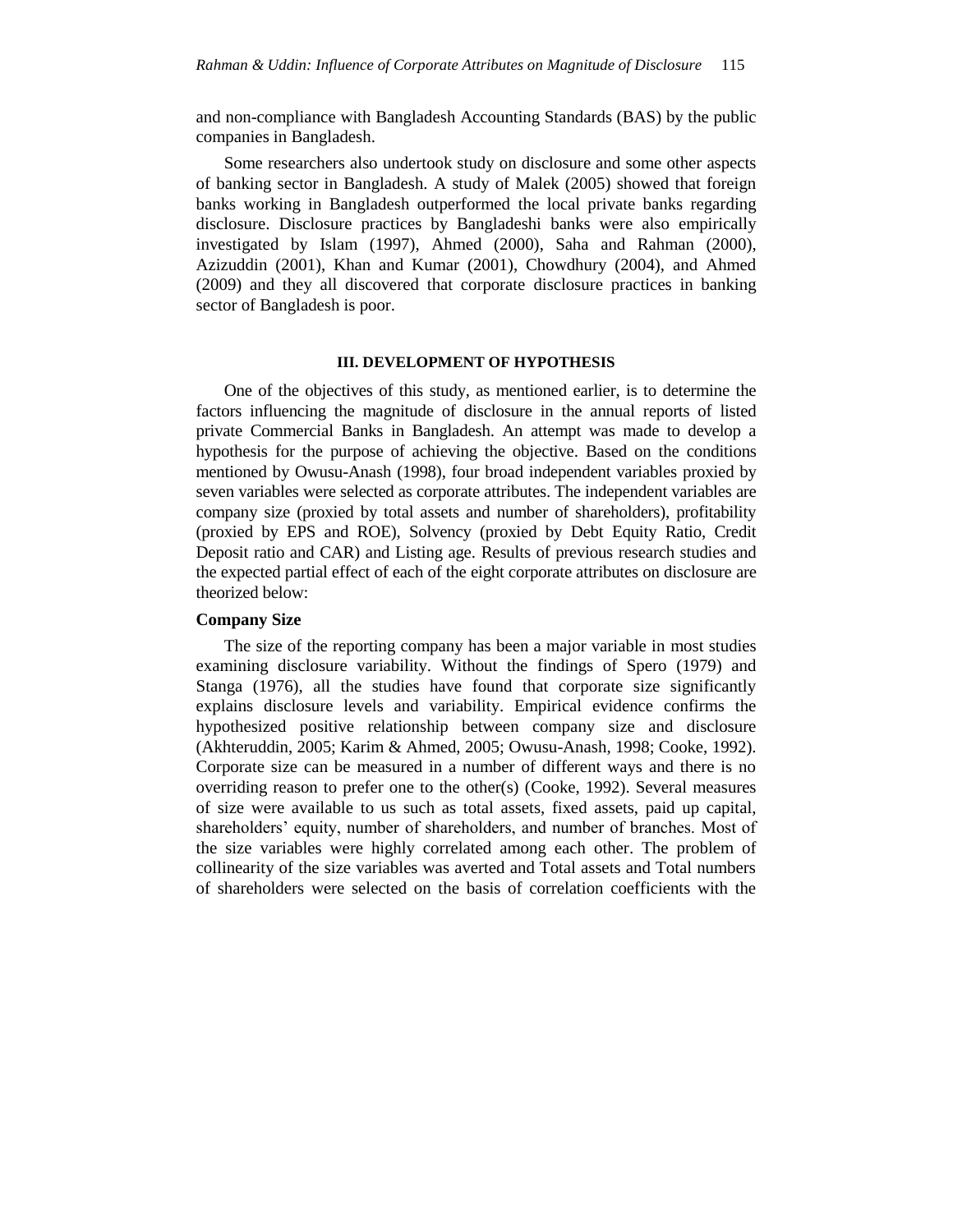dependent variable. The two size variables were logarithmically (base 10) transformed as done by Owusu-Anash (1998, p. 611).

## **Profitability**

Profitability was used by a number of researchers as an independent variable for fluctuations in disclosure level. Empirical evidence confirms a positive relationship between company size and disclosure. Singhvi and Desai (1971), Walles and Naser (1995), Inchausti (1997), Hossain (1998), Akhtaruddin (2005) and Ahmed (2009) found a positive association between profitability and the extent of disclosure. Inchausti (1997) states that management when in possession of "good news" due to better performance are more likely to disclose more detailed information to the stock market than that provided by "bad news" companies to avoid undervaluation of their shares. Owusu-Anash (1998) argues that unprofitable companies will also be inclined to release more information in defense of poor performance. Ahmed (2009) states that banks having higher profitability may disclose more detailed information in their corporate annual reports in order to experience the comfort of communicating it as good news whereas banks with lower profitability (or losses) disclose less information in order to cover up the reasons for losses or lower profits. However, Lang and Lundholm (1993, p. 250) note that the influence of a company's profitability level on discourse can be positive, neutral or negative depending on its performance. A number of profitability measures were used by previous researchers. In the present study EPS and ROE have been used as the proxy of profitability.

#### **Solvency**

Solvency refers to an enterprise"s state of financial health and also refers to an enterprise's capacity to meet its long-term financial commitments. A bank"s solvency is of very important to depositors, shareholders, management as well as to the regulators and it is expected that the solvent companies disclose more information because they want to convey their financial strength to the related parties as compare to those whose solvency is not satisfactory. A number of financial ratios are used to measure a company"s solvency such as Debt equity ratio, Credit deposit ratio, Capital adequacy ratio (CAR), Debt to total assets ratio and so forth.

Debt equity ratio, also called leverage ratio, has been used by several researchers to assess whether it bears any relationship to disclosure level, Chow and Wong-Boren (1987), Ahmed and Nicholls (1994), Walles and Naser (1995),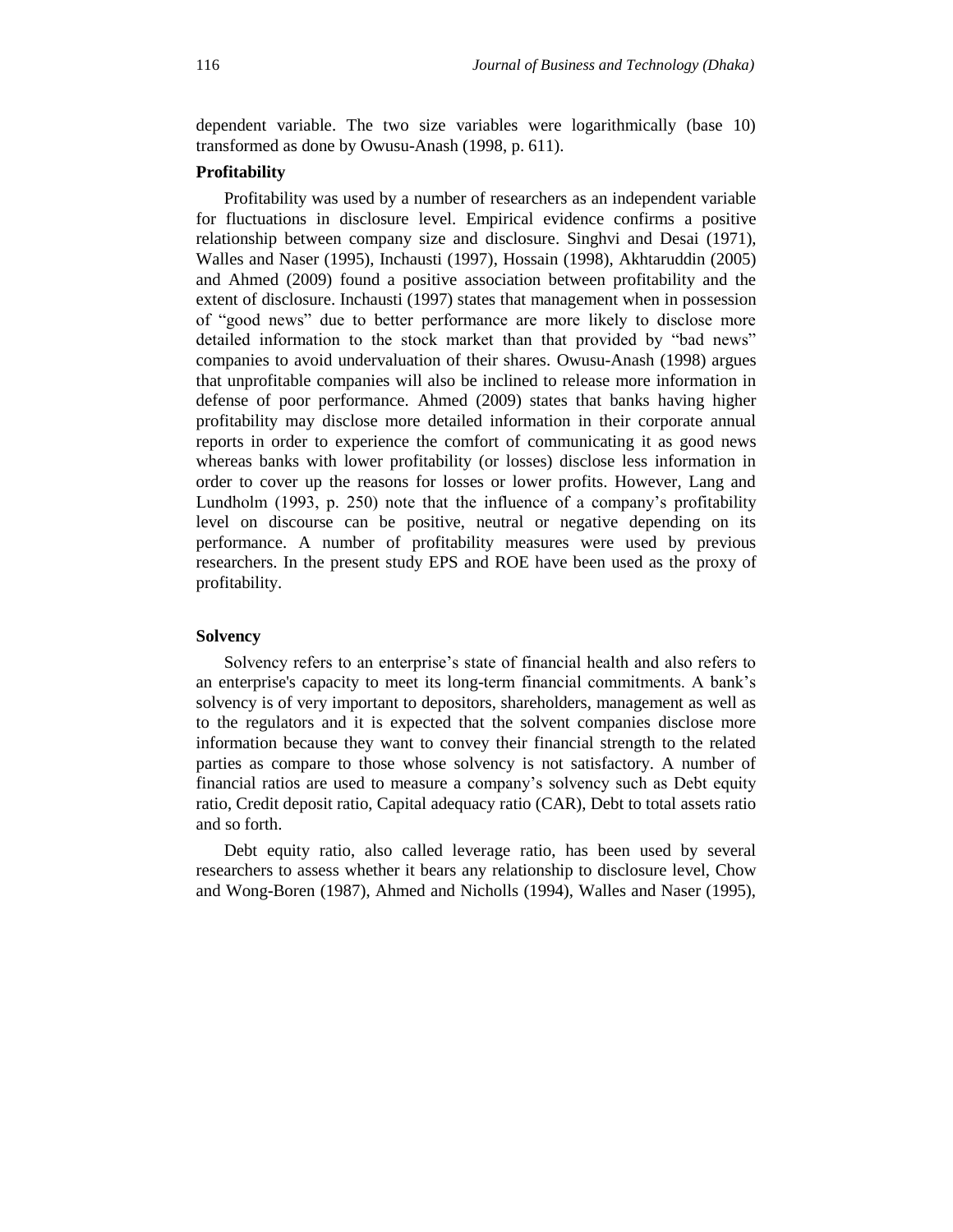Inchausti, (1997) and (Ahmed, 2009) found no significant association between debt equity ratio and the level of disclosure.

Credit Deposit Ratio is the ratio of how much a bank lends out of the deposits it has mobilized and gives the first indication of the health of a bank. A higher ratio indicates more reliance on deposits for lending and vice-versa. A very high ratio is considered alarming because, in addition to indicating pressure on resources, it may also hint at capital adequacy issues, forcing banks to raise more capital. Therefore, it is assumed that the banks that have high credit-deposit ratio are reluctant to disclose this information. On the other hand banks with lower credit deposit ratio try to disclose more to show up their strength or solvency. Ahmed (2009) and Ullah (2013) used this ratio as an independent variable in their study and found positive but insignificant relationship between disclosure and credit deposit ratio.

Capital Adequacy Ratio (CAR) is the percentage of a bank"s capital in relation to the risk weighted assets of the bank. It is a measure of capital and also a mandatory disclosure requirement in the annual report of a bank. It gives an overall idea about the financial strength of a bank. Higher capital adequacy ratio (is related to lower risk), leads to a more stable and balanced banking system reducing the overall financial institution failure rate. Therefore, it can be assumed that banks with higher capital adequacy ratio disclose financial information to a greater extent than the banks with lower capital adequacy ratio. Hossain (2008), Ahmed (2009) and Ullah (2013) used capital adequacy ratio as an independent variable in their study. Hossain (2008) found significant positive relationship whereas Ahmed (2009) and Ullah (2013) found insignificant positive relationship between disclosure and CAR.

# **Age (of Listing)**

Generally it seems that long-established banks disclose more information then newly established banks as the banks in first group enjoy some advantages such as adequate capital , brand name, reputation etc. Age has been used as a factor among disclosure studies by Owusu-Ansah (1998), Prencipe (2004), Akhtaruddin (2005), Hossain (2008), Arif and Tuhin (2013), and Ullah (2013). Owusu-Ansah (1998), Prencipe (2004), and Arif and Tuhin (2013) found significant relationship between disclosure and the company age whereas Akhtaruddin (2005), Hossain (2008) and Ullah (2013) found insignificant positive relationship between the variables. Listing of a company in a stock exchange involve investors, stock exchanges, and regulators such as SEC and all these require a company to disclose more information than a non-listed company.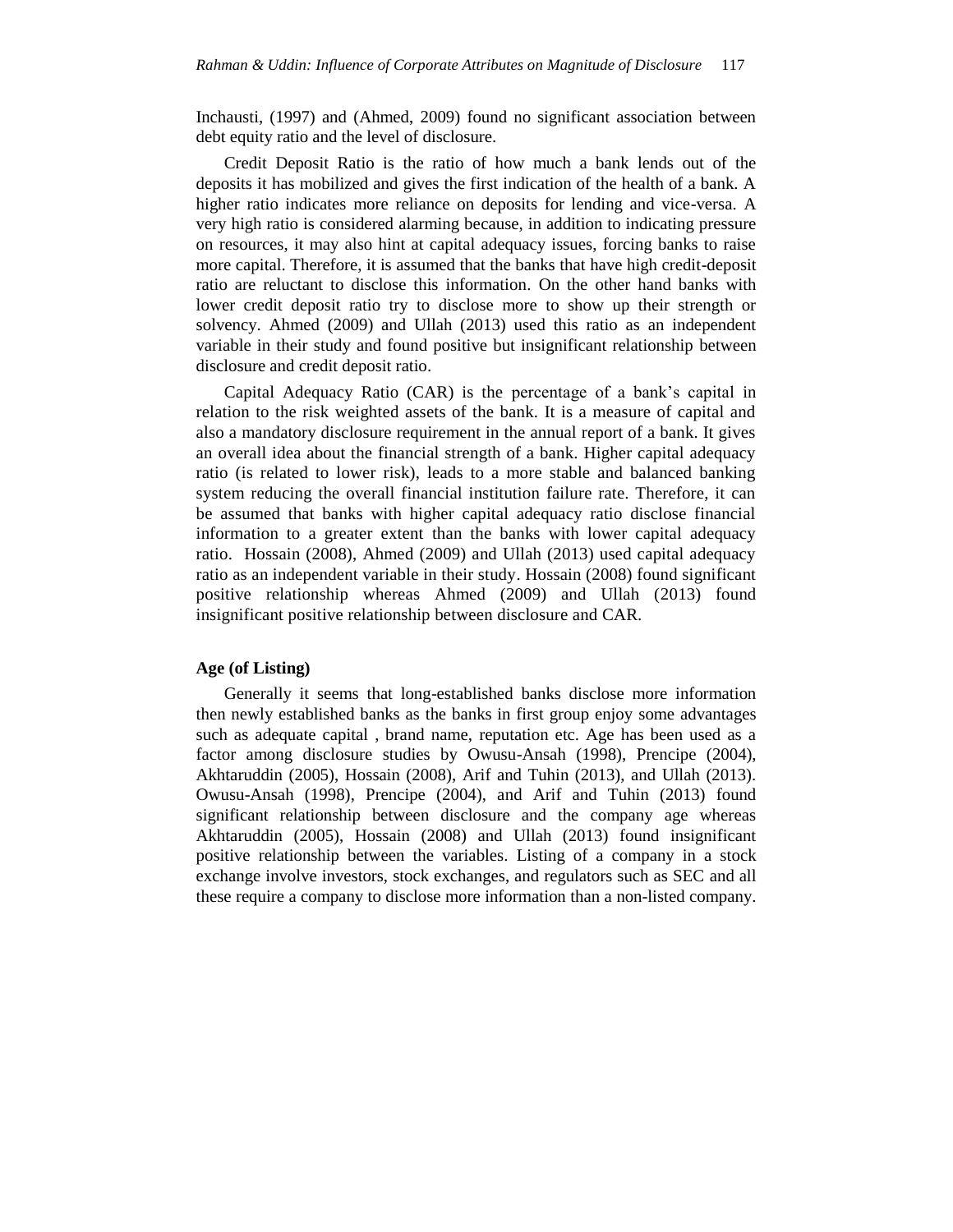For the purpose of this study, listing age was taken as the variable rather simple age since the establishment of the company. Thus, the hypothesis related to the study was developed as follows:

**H1:** There is a significant association between the disclosure magnitude and some selected corporate attributes such as Company size (Total assets and Number of shareholders), Profitability (EPS and ROE), Solvency (Debt Equity Ratio, Credit Deposit Ratio, and CAR) and Listing Age of Private Commercial Banks in Bangladesh.

#### **IV. RESEARCH METHODOLOGY**

#### **4.1 Selection of Sample**

As of December 31, 2015, there were thirty banks listed on the DSE. Of these banks, 29 banks were private commercial bank and Rupali Bank was the only bank listed from public sector. The population size became 29 after the exclusion of the Rupali banks. All the 29 private commercial banks listed on the DSE were stratified into three Generations and six banks (two from each generation) were selected applying the judgmental sampling method and the availability of annual reports. The sample size represents about 21% of population. The banks included in the study are shown in Table-1.

TABLE 1

| LIST OF THE SAMPLE BANKS WITH THEIR RESPECTIVE ACRONYMS<br><b>AND LISTING YEAR</b> |                      |                     |               |  |  |  |  |  |
|------------------------------------------------------------------------------------|----------------------|---------------------|---------------|--|--|--|--|--|
|                                                                                    |                      |                     |               |  |  |  |  |  |
| S.L                                                                                | <b>Name of Banks</b> | <b>Listing year</b> | <b>Period</b> |  |  |  |  |  |
|                                                                                    | (DSE Acronym)        |                     |               |  |  |  |  |  |
|                                                                                    | <b>IFIC</b>          | 1986                |               |  |  |  |  |  |
| 2.                                                                                 | <b>UCB</b>           | 1986                | Up to 1990    |  |  |  |  |  |
| 3.                                                                                 | <b>SOUTHEAST</b>     | 2000                |               |  |  |  |  |  |
| 4.                                                                                 | <b>PRIMEBANK</b>     | 2000                | 1991 - 2000   |  |  |  |  |  |
| 5.                                                                                 | <b>BANKASIA</b>      | 2004                |               |  |  |  |  |  |
| 6.                                                                                 | <b>EXIMBANK</b>      | 2004                | $2001 - 2010$ |  |  |  |  |  |

Source: Website of DSE, Dhaka, accessed on December 01, 2015

# **4.2 Sources of Data**

For the purpose of this study, secondary sources of data were utilized that consist of annual reports of the sample banks, bruisers and online materials of the sample banks, and the ICAB publications containing the BASs/BFRSs. A total of thirty annual reports of the sample banks from 2008 to 2012 (five years' of each sample) were collected from the corporate head office of the sample banks as well as some were collected from the DSE during 2013.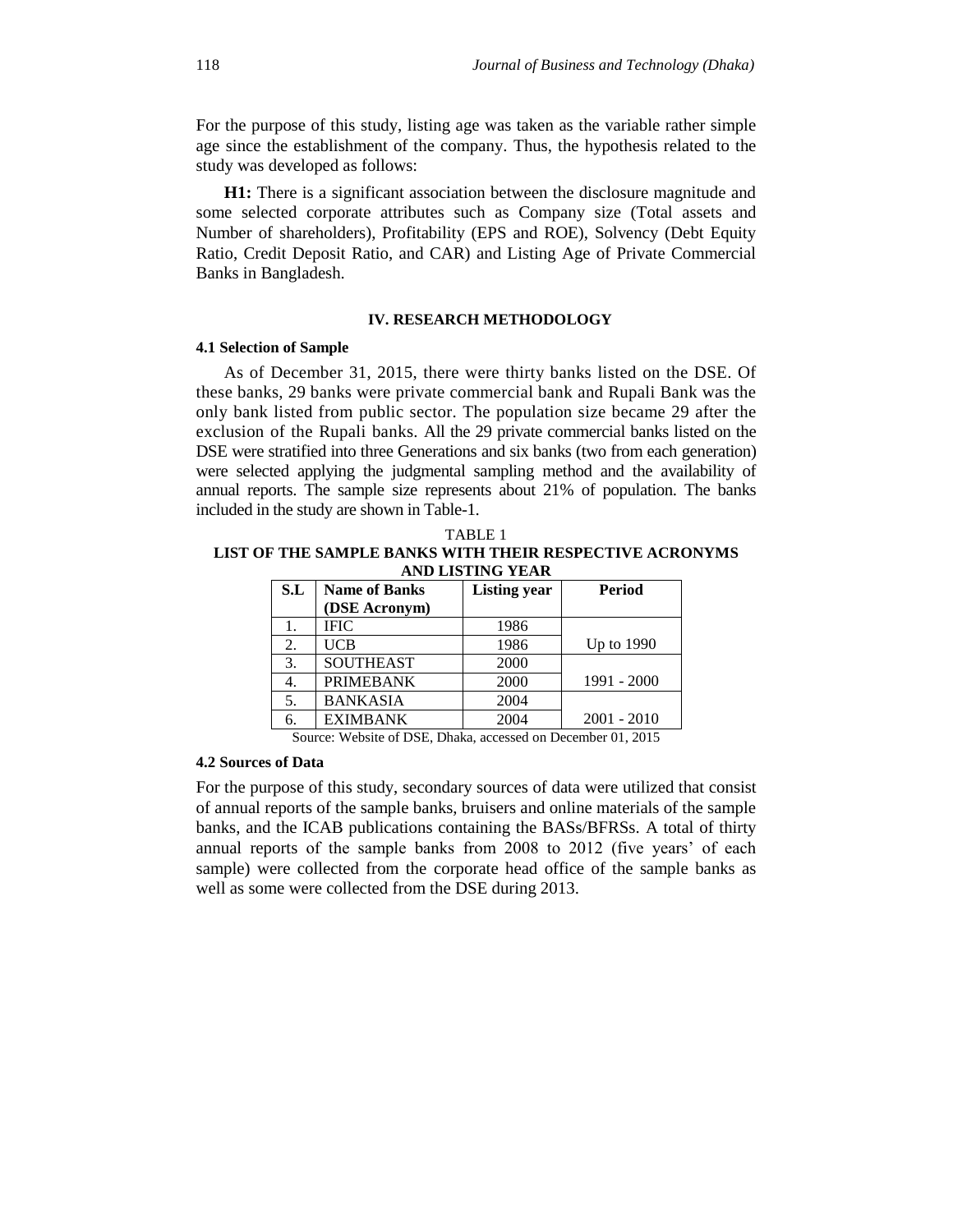#### **4.3 The Disclosure Checklist**

Methods vary considerably among different studies on disclosure. In some studies only the voluntary information items (financial and/or non-financial) were quantified, in some others only mandatory items were quantified (Akhtaruddin, 2005), whilst others considered both voluntary and mandatory items. There are also differences in the number of information items in the checklist. This study followed a comprehensive approach by focusing on both mandatory and voluntary items, using a researcher-constructed un-weighted disclosure checklist. The disclosure checklist was designed in line with the relevant disclosure requirements of the IASs/IFRSs, BASs/BFRSs, BSEC requirements, BB circulars, and other relevant voluntary disclosure requirements. The disclosure index was constructed containing 247 disclosure items classified under ten categories.

|  |  | `ABL |  |  |
|--|--|------|--|--|
|--|--|------|--|--|

| S.L.        | <b>Head of Disclosure Items</b>                                      | <b>Acronyms</b> | <b>Score</b> |
|-------------|----------------------------------------------------------------------|-----------------|--------------|
| А.          | Disclosure about General Corporate Information                       | <b>GCI</b>      | 32           |
| <b>B.</b>   | Disclosure about Financial Statistical and Other Analysis            | <b>FSO</b>      | 31           |
| C.          | Disclosure about Report from Management and Others                   | <b>RMO</b>      | 25           |
| D.          | Disclosure about Financial Statements                                | FS              | 24           |
| Е.          | Disclosure about Balance Sheet Items Related to Assets               | <b>BRA</b>      | 24           |
| $F_{\cdot}$ | Disclosure about Balance Sheet Items Related to Liabilities & Equity | BLE             | 21           |
| G.          | Disclosure about Income Statement Items & Appropriation of Profit    | <b>ISA</b>      | 25           |
| Н.          | Disclosure about Statement of Cash Flows and Other Statements        | <b>CFO</b>      | 21           |
| I.          | Disclosure about Basis of Preparation of the Statements              | <b>BPS</b>      | 21           |
| J.          | Disclosure about Significant Accounting Policies                     | <b>SAP</b>      | 23           |
|             | <b>Total</b>                                                         |                 | 247          |

**DISCLOSURE CATEGORIES WITH THEIR RESPECTIVE ACRONYMS**

## **4.4 The Scoring Procedure for Disclosure Index**

Unweighted dichotomous procedure was used in the study where each disclosure item on the checklist was assigned a value of "1" if it was disclosed and '0' if the item was assumed relevant but not disclosed and items obviously not applicable were coded not applicable (N/A). The score (index) for each category was the ratio of actual disclosure divided by applicable disclosure. The dependent variable of the study was Overall Disclosure Index (ODI), which comprised of the required mandatory and voluntary indexes as applicable in Bangladesh. The overall disclosure index was further broken down into ten constituent parts.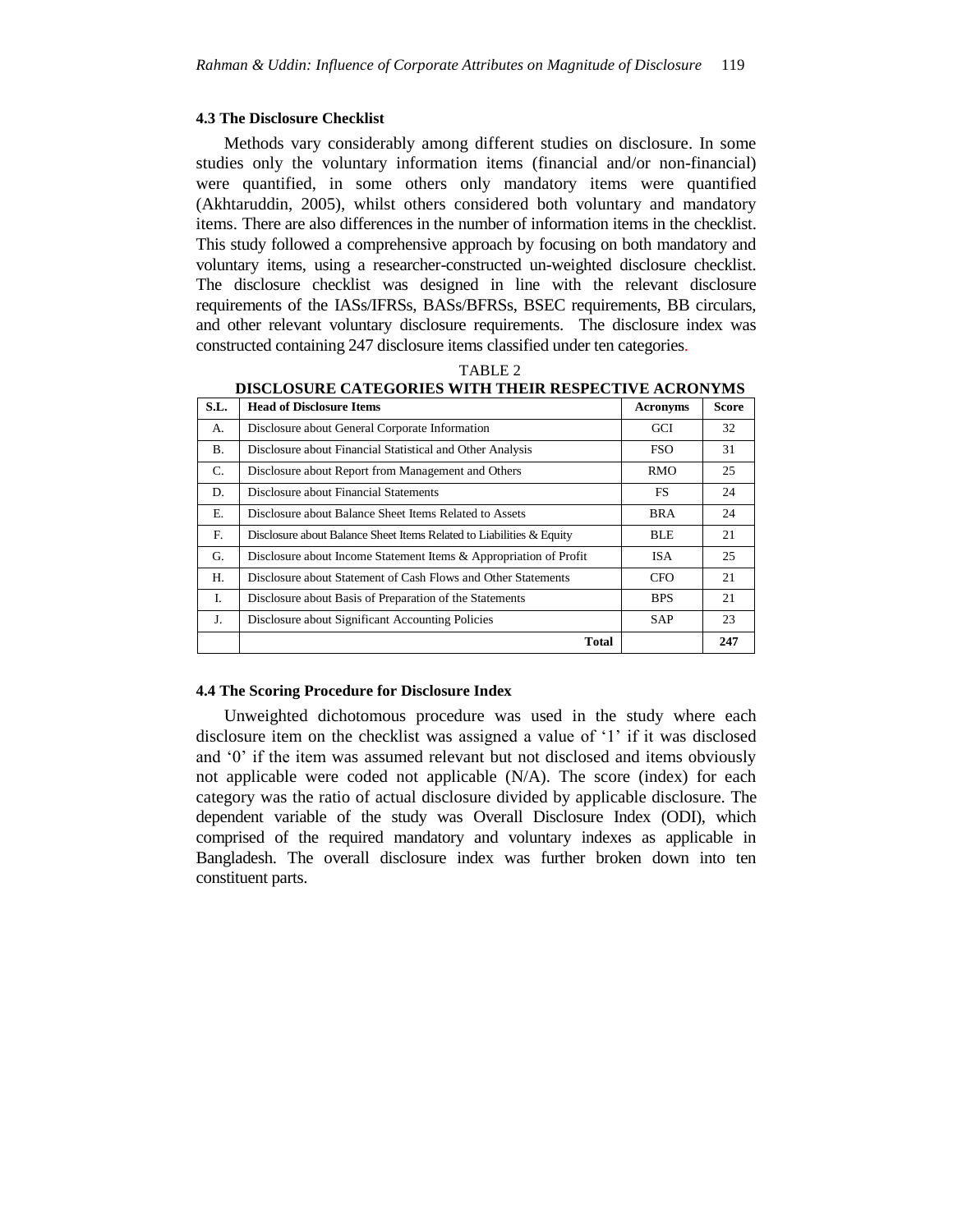Thus the equation of disclosure index (using the acronyms shown in TABLE 2) was as under:

Overall disclosure index  $(ODI) = \sum_{i=1}^{n}$ *i di* 1 .Where, d= 1 if the item di was disclosed,

d=0 if the item di was not disclosed, n= number of items.

#### **V. RESULTS AND DISCUSSION**

#### **5.1 Year-wise Descriptive Statistics of Disclosure Percentages**

Table-3 shows the descriptive statistics of the sample banks for the five years under study from 2008 to 2012. The mean disclosure score of the sample banks was 75.69 percent and it had been increasing gradually which was 66.67 percent in the first year (2008) and 84.06 percent in the last year (2012). However, the percentage of increase over the study period was very high. The table also indicates that there was a very little consistency in disclosure among the sample banks from year to year. However, the standard deviations of the last two years were lower than that of the first three years which expose that the disclosure level in the last two years was a little bit consistent than the first three years.

| Year  | N  | <b>Mean</b> | <b>Std. Deviation</b> | <b>Minimum</b> | <b>Maximum</b> |
|-------|----|-------------|-----------------------|----------------|----------------|
| 2008  | 6  | 66.67       | 9.23                  | 59.50          | 83.81          |
| 2009  | 6  | 70.65       | 8.54                  | 60.73          | 85.43          |
| 2010  | 6  | 76.25       | 6.46                  | 70.45          | 87.85          |
| 2011  | 6  | 80.63       | 5.74                  | 74.90          | 89.88          |
| 2012  | 6  | 84.06       | 5.92                  | 78.50          | 92.31          |
| Total | 30 | 75.69       | 9.31                  | 59.51          | 92.31          |

**YEAR-WISE DESCRIPTIVE STATISTICS OF DISCLOSURE PERCENTAGES**

Source: Analysis of Annual Reports (2008-2012)

#### **5.2 Sample-wise Descriptive Statistics of Disclosure Percentages**:

TABLE 4 shows the sample-wise descriptive statistics of six sample banks. It has been observed from the table that the mean percentage of disclosure is the highest in sample-4 (87.85%) which is the lowest in sample-2 (69.55%). Sample four also shows the lowest standard deviation (3.39) which is the highest in sample-2 (9.27). These indicate that disclosure index percentage in sample-4 was very consistent as against very inconsistent in sample-1.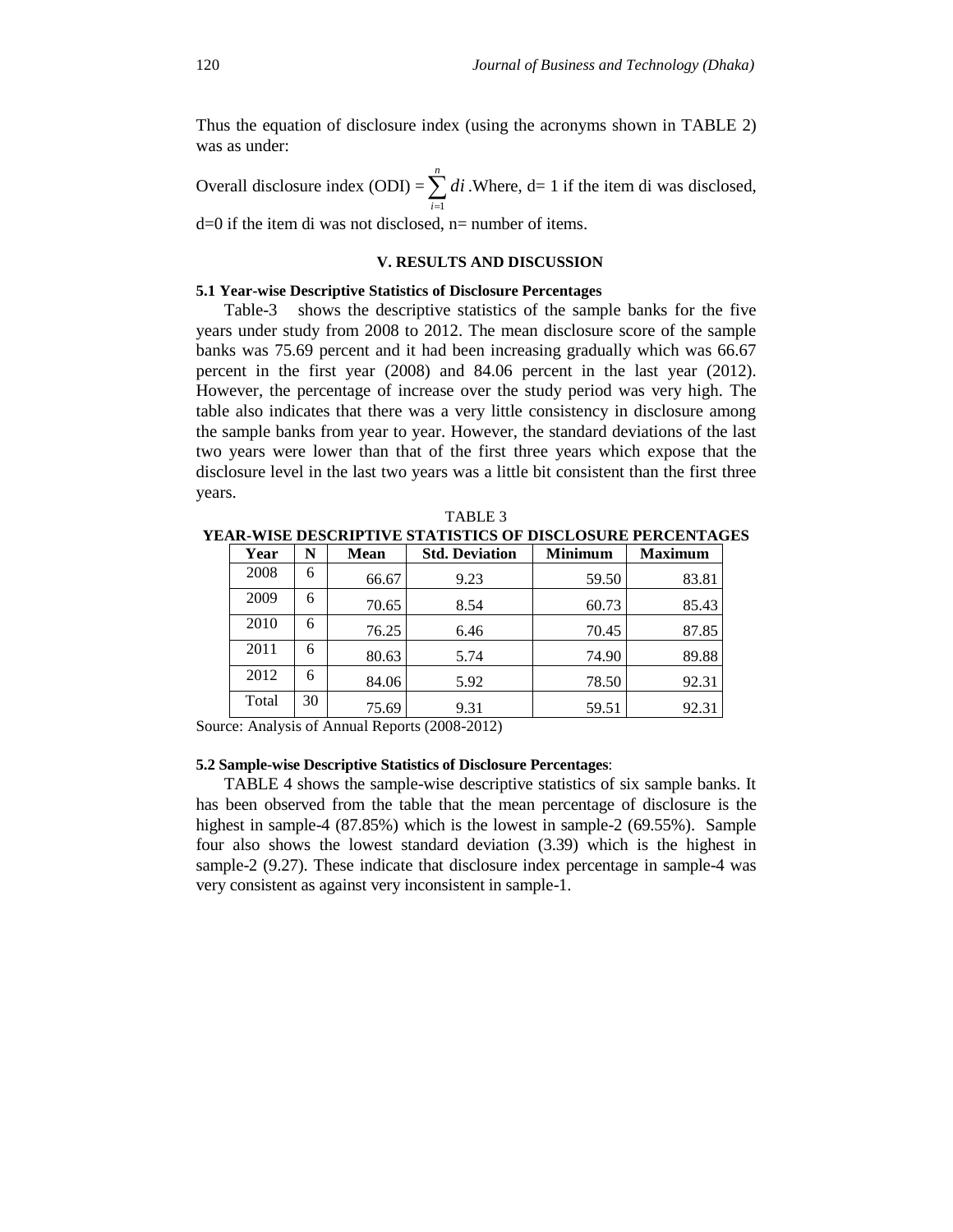#### TABLE 4

**SAMPLE-WISE DESCRIPTIVE STATISTICS OF DISCLOSURE** 

|          | N | <b>Mean</b> | <b>Std. Deviation</b> | <b>Minimum</b> | <b>Maximum</b> |
|----------|---|-------------|-----------------------|----------------|----------------|
| Sample-1 | 5 | 77.0040     | 9.15978               | 63.56          | 86.64          |
| Sample-2 | 5 | 69.5560     | 9.27599               | 59.51          | 79.76          |
| Sample-3 | 5 | 71.0000     | 7.29520               | 60.70          | 78.50          |
| Sample-4 | 5 | 87.8560     | 3.39817               | 83.81          | 92.31          |
| Sample-5 | 5 | 77.8120     | 7.75335               | 70.04          | 88.66          |
| Sample-6 | 5 | 70.9300     | 6.18317               | 63.56          | 78.54          |

#### **PERCENTAGES**

Source: Analysis of Annual Reports (2008-2012)

#### **5.3 Variation of Disclosure among the Sample Banks**

One-way ANOVA technique has been applied in order to identify whether there was any significant difference in disclosure among the sample banks. It has been found from the five years' panel data of the sample banks in Table-5 that  $F(4, 25) = 4.941$ ,  $p = .002$ at 5% level of significance which is lower than .05. It means that there was a significant difference in the disclosure scores among the Private Commercial Banks in Bangladesh.

| TABLE 5                                                   |
|-----------------------------------------------------------|
| <b>ONE-WAY ANOVA FOR COMPARING THE SAMPLE BANKS UNDER</b> |
| <b>STUDY</b>                                              |

|                | <b>Sum of Squares</b> | df | <b>Mean Square</b> |       | Sig. |
|----------------|-----------------------|----|--------------------|-------|------|
| Between Groups | 1189.630              |    | 297.408            | 5.612 | .002 |
| Within Groups  | 1324.867              | 25 | 52.995             |       |      |
| Total          | 2514.498              | 29 |                    |       |      |

Source: Field Study (2008 - 2012)

#### **5.4 Descriptive Statistics of the Independent Variables:**

TABLE 6 shows descriptive statistics of the variables in the current study. Each of the eight variables as shown in the table varies greatly, Log total assets ranged from 8.90 million to 12.38 million, with a mean of 11.24 million. The range of Log number of shareholders during the period under study was between 9.03 and 11.85, with a mean of 10.33. The mean of the two profitability variables were 3.67 for EPS and 18.74 for ROE. The DE ratio during the period under study ranged from 4.74 to 15.60, with a mean of 10.74. In terms of Credit Deposit ratio (CD), the minimum was 75.56 percent with the maximum of 98.26 percent and the mean percentage of 86.74, and standard deviation of 5.28. On the other hand, in terms of Capital Adequacy Ratio (CAR), a range of 6.31 percent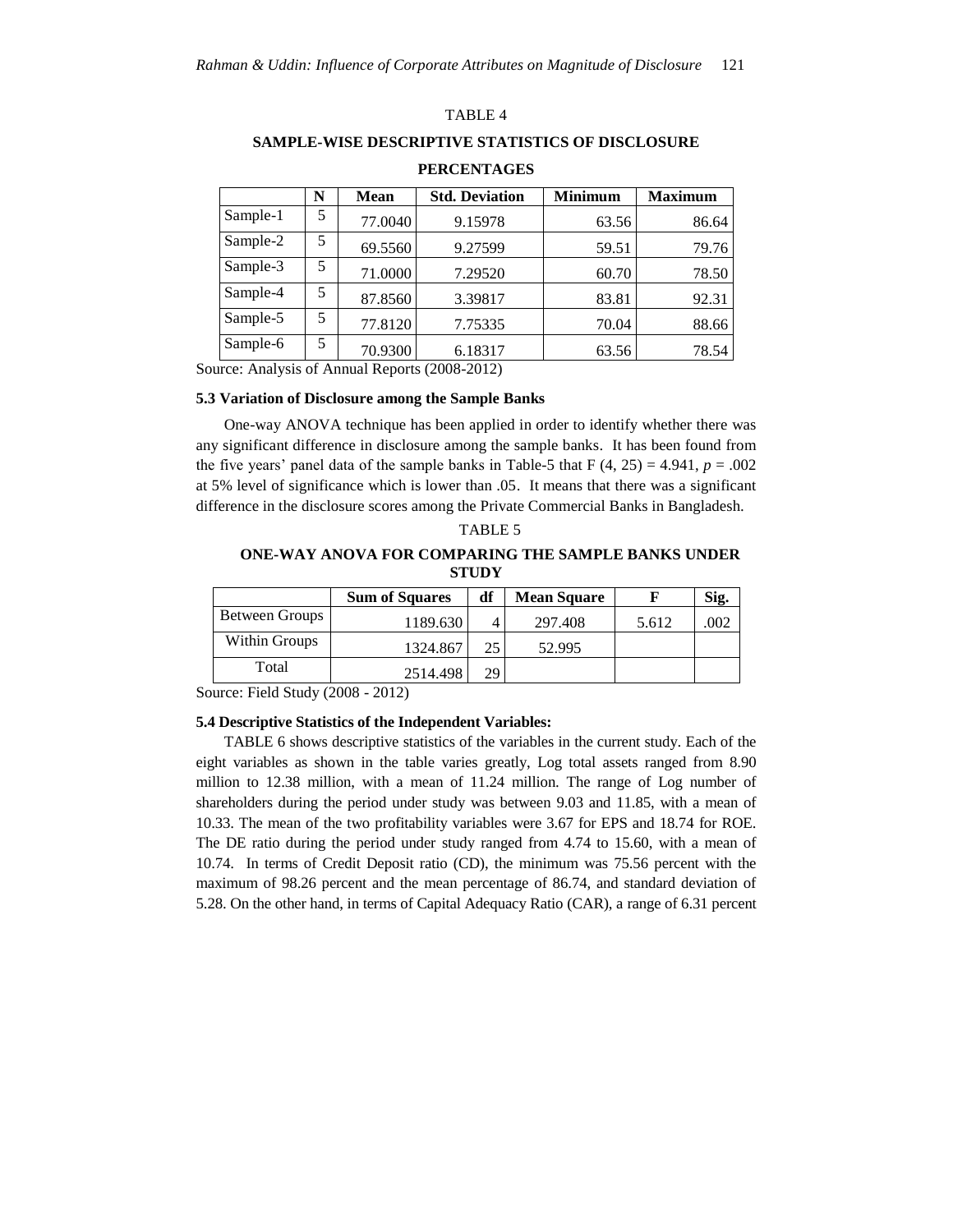to 14.88 percent was found with a mean percentage of 11.10 and standard deviation of 1.73. Listing age of the companies indicate the average listing age at the DSE from 2008 to 2012. The lowest age of listing at the beginning of our study period was 4 years and the highest age in the last year of the study was 26 years with a mean age of 13.33 years.

# TABLE 6

**DESCRIPTIVE STATISTICS OF THE VARIABLES**

| <b>Variables</b>                    | Mini.         | Maxi. | Mean                   | Std. Dev. |
|-------------------------------------|---------------|-------|------------------------|-----------|
| Log Total Assets (LTA)              | 8.90          | 12.38 | 11.2407                | .88031    |
| Log Total no of Shareholders (LSH)  | 9.03          | 11.85 | 10.3299                | .88954    |
| Earnings Per Share (EPS)            | .91           | 7.83  | 3.6663                 | 1.86028   |
| Return on Equity (ROE)              | 5.65          | 32.12 | 18.7350                | 7.48651   |
| Debt Equity Ratio (DE)              | 4.74          | 15.60 | 10.7413                | 2.75641   |
| Credit Deposit Ratio (CD)           | 75.56         | 98.26 | 86.7397                | 5.28324   |
| Capital Adequacy Ratio (CAR)        | 6.31          | 14.88 | 11.0983                | 1.72775   |
| Listing Age (LA)                    | 4.0           | 26.0  | 13.333                 | 7.9799    |
| Average Disclosure Percentage (ADP) | 60            | 92    | 75.70                  | 9.311     |
|                                     | $\sim$ $\sim$ |       | $(0.000 \times 0.000)$ |           |

Source: Annual report of the sample companies (2008 - 2012)

**5.5 Correlation Analysis among the Independent Variables:** In order to identify the correlations among the variables, Pearson"s correlation coefficients (r) were calculated.

|  |  | n |  |  |
|--|--|---|--|--|
|--|--|---|--|--|

|            | <b>LTA</b> | <b>LSH</b> | <b>EPS</b> | <b>ROE</b> | DE      | CD          | <b>CAR</b> | LA           | <b>ADP</b> |
|------------|------------|------------|------------|------------|---------|-------------|------------|--------------|------------|
| <b>LTA</b> | 1          |            |            |            |         |             |            |              |            |
|            |            |            |            |            |         |             |            |              |            |
| <b>LSH</b> | .134       | 1          |            |            |         |             |            |              |            |
|            | .480       |            |            |            |         |             |            |              |            |
| <b>EPS</b> | .049       | $-.292$    | 1          |            |         |             |            |              |            |
|            | .796       | .118       |            |            |         |             |            |              |            |
| <b>ROE</b> | .140       | $-.294$    | $.793***$  | 1          |         |             |            |              |            |
|            | .461       | .115       | .000       |            |         |             |            |              |            |
| DE         | .199       | $-193$     | $-.011$    | .179       | 1       |             |            |              |            |
|            | .292       | .306       | .952       | .343       |         |             |            |              |            |
| CD         | .077       | $-.067$    | .349       | .388       | .090    | 1           |            |              |            |
|            | .686       | .723       | .058       | .034       | .637    |             |            |              |            |
| <b>CAR</b> | $-.010$    | $-.219$    | .189       | $-.182$    | $-.350$ | $-.098$     | 1          |              |            |
|            | .959       | .245       | .318       | .336       | .058    | .607        |            |              |            |
| LA         | .165       | .284       | $-.258$    | $-.272$    | .214    | $-576^{**}$ | $-.270$    | $\mathbf{1}$ |            |
|            | .382       | .128       | .169       | .147       | .257    | .001        | .150       |              |            |
| <b>ADP</b> | $.543**$   | .116       | .111       | $-.184$    | $-.100$ | $-.040$     | .346       | $-.009$      | 1          |
|            | .002       | .542       | .560       | .329       | .601    | .832        | .061       | .963         |            |

\*\* Correlation is significant at the 0.01 level (2-tailed).

\* Correlation is significant at the 0.05 level (2-tailed).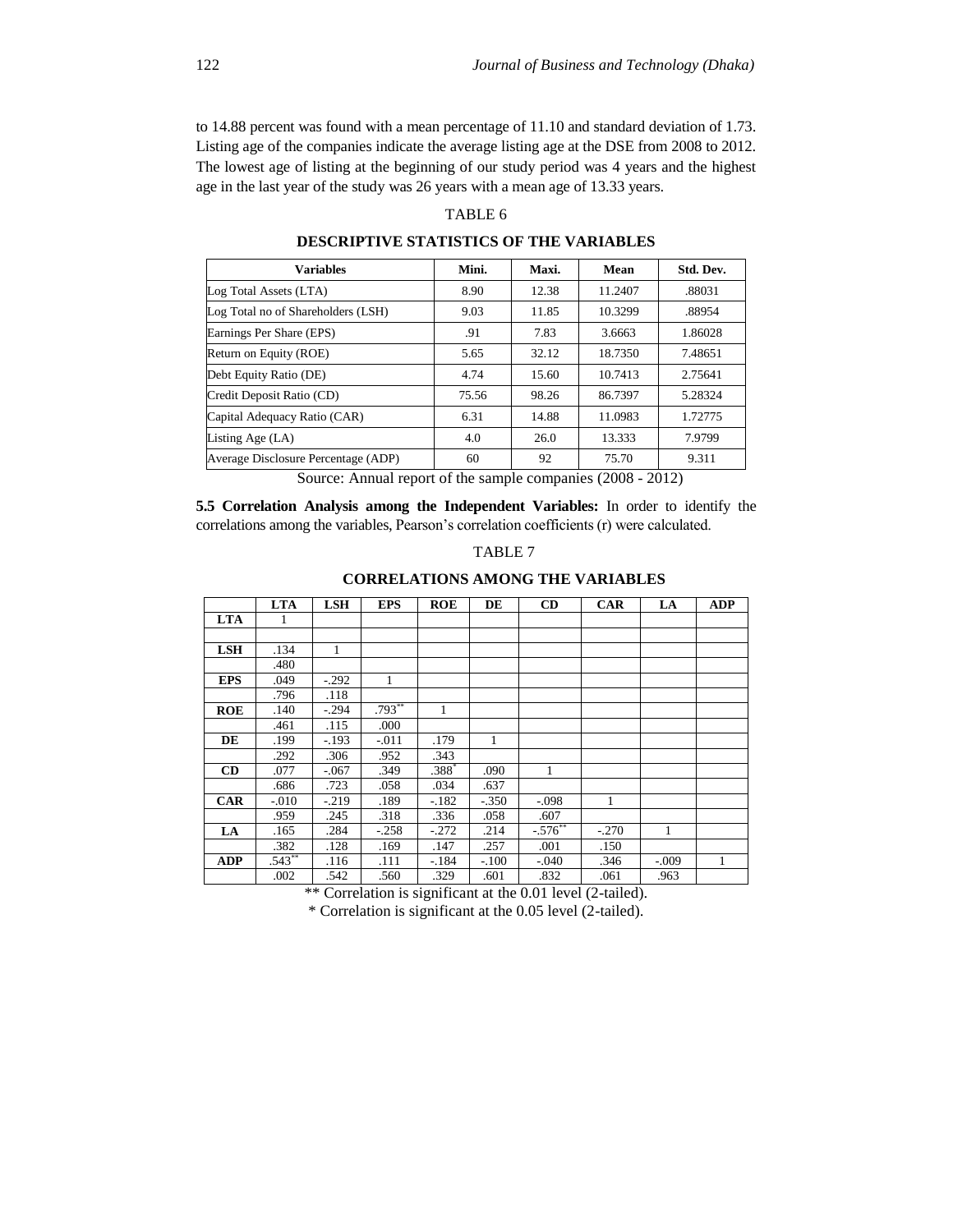Taking the five years' average of six sample banks a correlation matrix was developed as shown in Table 7. The table shows a significant relationship at 1% level (p < .01) among some variables .793 between ROE and EPS, -.576 between credit deposit and listing age, .388 between credit deposit ratio and ROE and .543 between log total asset and average disclosure percentage. Some relations are significant at 5% level ( $p < .05$ ) and all other relations are relatively weaker. But none of the values is greater than .80 which signifies that there is no collinearity problem among the independent variables.

## **5.6 Explanation of the Results of Multiple Regressions**

Multiple linear regression technique was used to test the impact of independent variables on dependent variable (ODI). Variance Inflation Factor (VIF) was also been used to test the multicollinearity in the regression model. If VIF is greater than 10, it should be considered an indication of harmful multicollinearity (Arif  $\&$ Tuhin, 2013). Table 8 shows that the VIFs of all the independent variables are below 10 even the VIFs of all the variables are less than 5. Therefore, it can be confirmed that collinearity is not a problem in this model and there is only a little possibility of creating serious problem in the interpretation of the results of the multiple regression analysis.

# TABLE 8

#### **RESULT OF LINEAR REGRESSION INCLUDING COLLINEARITY DIAGNOSTICS**

|                      | <b>Unstandardized</b><br><b>Coefficients</b> |                   | <b>Standardized</b><br>Coefficients                    | t                             | Sig. | <b>Variance</b><br><b>Inflation</b> |
|----------------------|----------------------------------------------|-------------------|--------------------------------------------------------|-------------------------------|------|-------------------------------------|
|                      | B                                            | <b>Std. Error</b> | <b>Beta</b>                                            |                               |      | Factor (VIF)                        |
| (Constant)           | .371                                         | .374              |                                                        | .992                          | .333 |                                     |
| LTA                  | .074                                         | .015              | .699                                                   | 4.827                         | .000 | 1.250                               |
| <b>LSH</b>           | .005                                         | .016              | .052                                                   | .334                          | .742 | 1.468                               |
| <b>EPS</b>           | .045                                         | .014              | .895                                                   | 3.234                         | .004 | 4.565                               |
| <b>ROE</b>           | $-012$                                       | .004              | $-1.004$                                               | $-3.462$                      | .002 | 5.008                               |
| CD.                  | .001                                         | .005              | .021                                                   | .133                          | .896 | 1.463                               |
| DE                   | $-.004$                                      | .003              | $-.218$                                                | $-1.159$                      | .259 | 2.102                               |
| <b>CAR</b>           | $-.005$                                      | .010              | $-0.92$                                                | $-473$                        | .641 | 2.250                               |
| LA                   | $-.004$                                      | .002              | $-336$                                                 | $-1.654$                      | .113 | 2.455                               |
| <b>Model Summary</b> |                                              |                   | $\mathbf{R}$<br>R Square<br>F-value<br>$P-value(Sig.)$ | .805<br>.648<br>4.823<br>.002 |      |                                     |

Source: Field Study (2008 - 2012)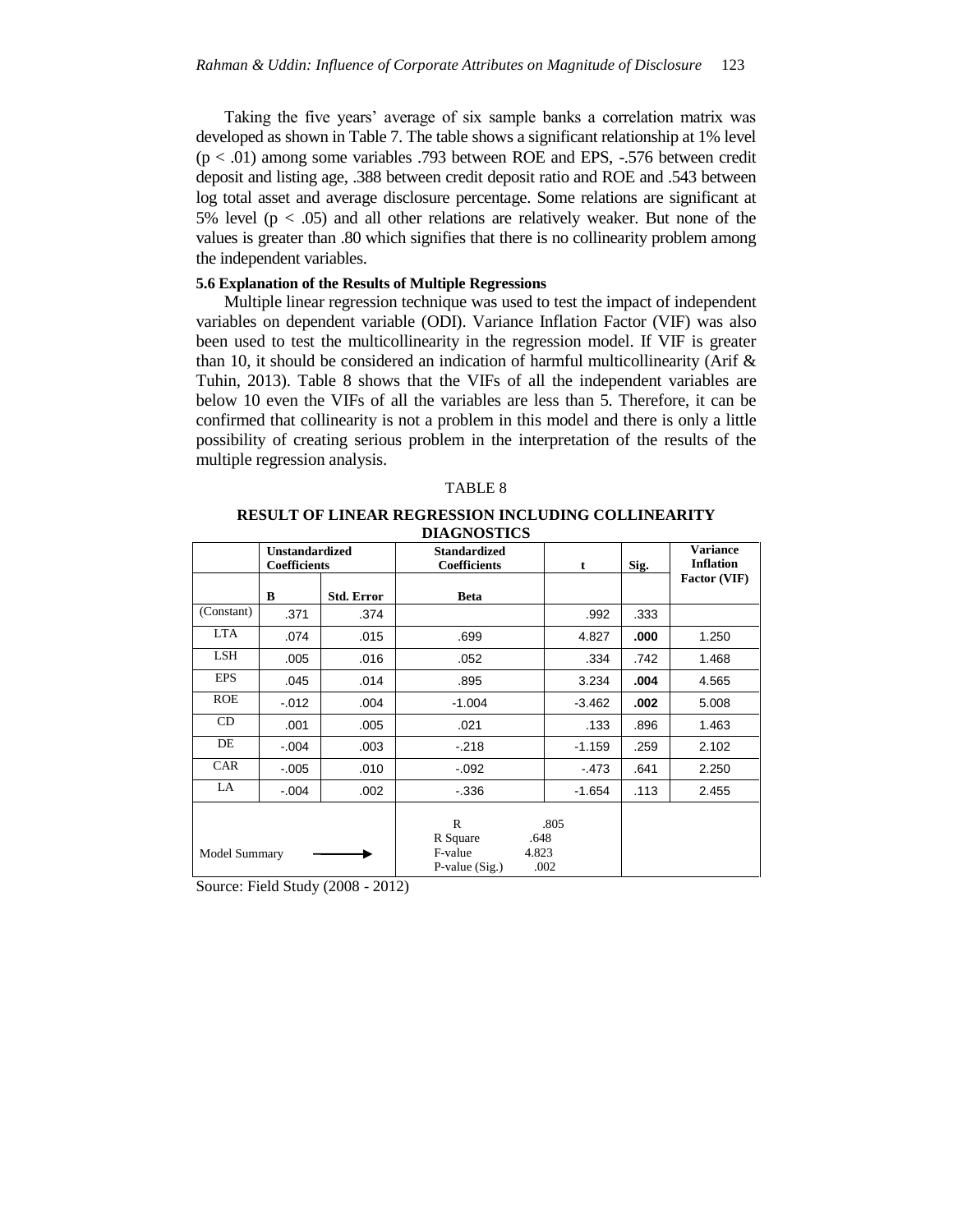The results of the multiple regression analysis of the association between the corporate attributes and the extent of disclosure in the annual reports of sample banks show that the R value is 0.805, which represents the simple correlation degree of which is very high. The  $R^2$  value indicates how much of the dependent variable, "ODI", can be explained by the independent variables. In this case, 64.8% can be explained, which is also very large. ANOVA table indicates that the regression model predicts the outcome variable significantly well. Here,  $p = 0.002$ , which is less than 0.05, and indicates that, overall, the model applied can significantly predict the outcome variable. Thus the results of regression model can be expressed as: ODI=  $\alpha + \beta$  Log TA +  $\beta$  Log SH +  $\beta$ EPS + β ROE + β CD + β DE + β CAR + β LA

#### **5.7 Explanation of the Result of Multiple Regression Excluding Collinearity**

Allison (2012) described that VIF has a lower bound of 1 but no upper bound and authorities differ on how high the VIF has to be to constitute a problem. According to him it is a matter of concerned when a VIF is greater than 2.50. Table 8 shows that there are two VIFs more than 5. To set more satisfactory regression model, and to eliminate insignificant variables "Forwarded" method of SPSS was applied and thus three variables were found significant and all the VIFs of these three variables became below 2.50 as shown in Table 9. Thus, the alternative model was drawn as: ODI=  $\alpha + \beta$  Log TA+  $\beta$  EPS +  $\beta$  ROE

| 'ABLE<br>∽ |  |
|------------|--|
|            |  |

|               | <b>Unstandardized</b><br><b>Coefficients</b> |               | <b>Standardized</b><br><b>Coefficients</b>  | t                              | Sig. | <b>Collinearity</b><br><b>Statistics</b> |       |
|---------------|----------------------------------------------|---------------|---------------------------------------------|--------------------------------|------|------------------------------------------|-------|
|               | B                                            | Std.<br>Error | Beta                                        |                                |      | Tolerance                                | VIF   |
| (Constant)    | .073                                         | .149          |                                             | .486                           | .631 |                                          |       |
| <b>LTA</b>    | .067                                         | .013          | .630                                        | 4.985                          | .000 | .970                                     | 1.031 |
| <b>EPS</b>    | .040                                         | .010          | .798                                        | 3.885                          | .001 | .367                                     | 2.725 |
| <b>ROE</b>    | $-.011$                                      | .003          | $-.906$                                     | $-4.370$                       | .000 | .361                                     | 2.773 |
| Model Summary |                                              |               | R<br>R Square<br>F-value<br>$P-value(Sig.)$ | .773<br>.597<br>12.852<br>.000 |      |                                          |       |

**MULTIPLE REGRESSIONS EXCLUDING COLLINEARITY PROBLEM**

*Predictors: (Constant), LTA, LA, CAR*

*Dependent Variable: ADP*

The results obtained through the second multiple regression analysis suggest that the companies that are large in size measured by Log total assets are likely to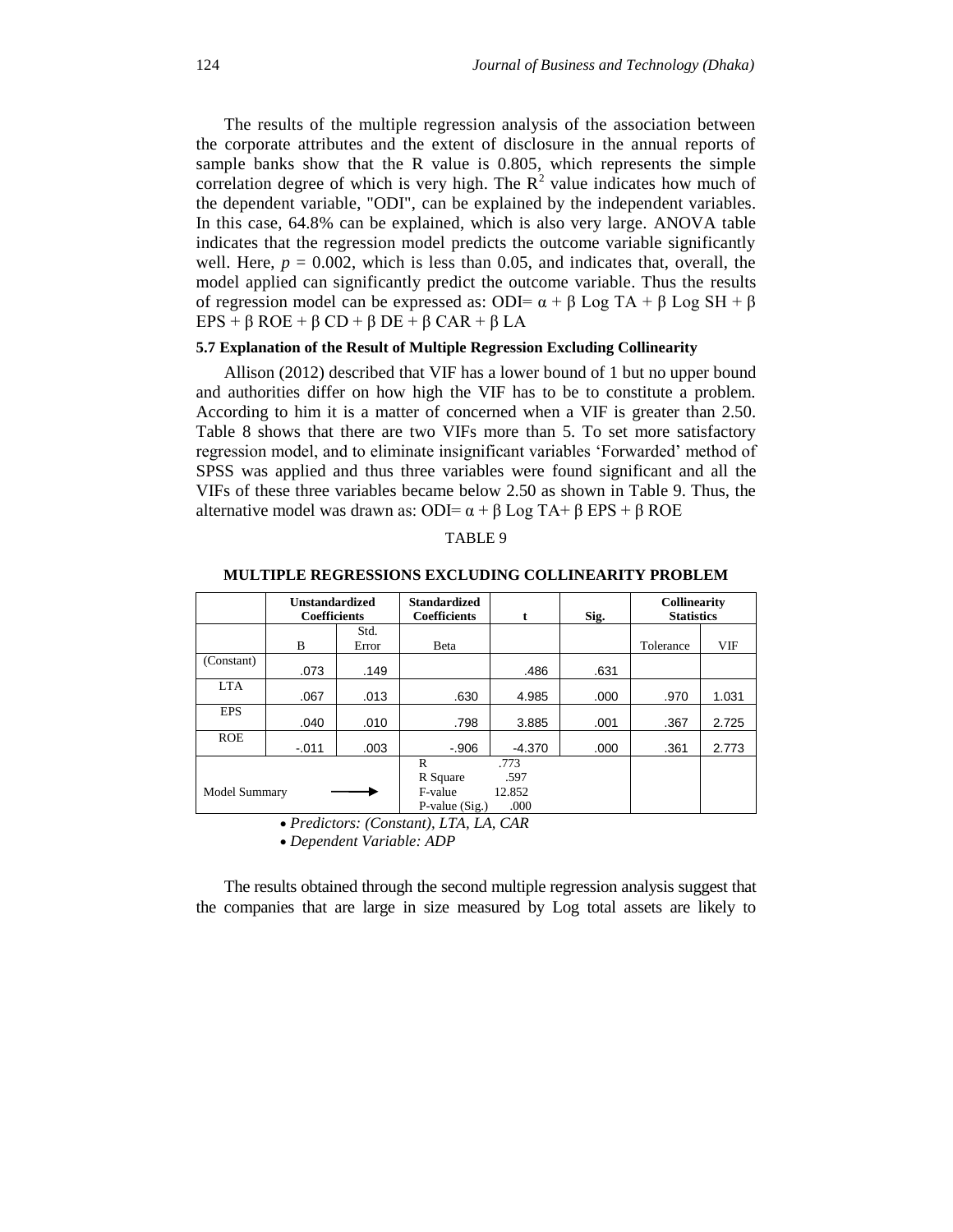disclose more information. The positive association between company size and disclosure is consistent with prior findings of Cooke (1989), Ahmed & Nicolls (1994), Wallace & Naser (1995), Owusu-Ansah (1998), Akhteruddin (2005) and Ahmed (2009). Significant positive influence of profitability variable proxied by EPS and ROE on disclosure suggests that profitable companies are more likely to disclose more information than the companies that are less profitable. The association between profitability and disclosure level is consistent with the findings of previous research by Singhvi and Desai (1971), Walles and Naser (1995), Inchausti (1997) , Hossain (1998), Akhtaruddin (2005) and Ahmed (2009) found a positive association between profitability and the extent of disclosure.

The remaining variables (log shareholders, credit deposit ratio, debt to equity ratio, CAR, and listing age) have no significant contribution. Therefore, the alternative hypothesis is accepted that there is a significant association between the extent of disclosure and some selected corporate attributes of Private Commercial Banks in Bangladesh.

#### **VI. SUMMARY FINDINGS AND RECOMMENDATIONS**

Empirical findings from the analysis of the annual reports, on the basis of disclosure index, reveal that the mean disclosure of five years was 75.69 percent as against 66.67 percent in 2008 and 84.06 percent in 2012. The trend shows that the mean disclosure score of the banking sector was increasing gradually. This implies that the banking sector in Bangladesh had been maintaining a satisfactory level of disclosure. But the mean disclosure 75.69 percent implies that there were still some scopes for improving disclosure percentage by private commercial banks in Bangladesh.

On the basis of the findings of the study the following recommendations are made which are expected to be useful to a large variety of stakeholders such as accountants, auditors, company managers, investors, financial analysts, stock exchanges, standard setters and other regulatory bodies like Bangladesh Securities and Exchange Commission (BSEC) and the Bangladesh Bank. Firstly, adequate steps should be taken by regulatory bodies to ensure full compliance with relevant accounting disclosure requirements applicable in Bangladesh. Secondly, effective enforcement programs should be adopted to protect the interest of the diverse user groups. Those who abide by the regulatory and other reporting requirements should be awarded, whereas stern actions should be taken against the culprits in order to ensure that all listed companies comply with the mandatory accounting standards in Bangladesh. Thirdly, the high degree of compliance and disclosure can be related to low disclosure costs which could have resulted by giving tax shield on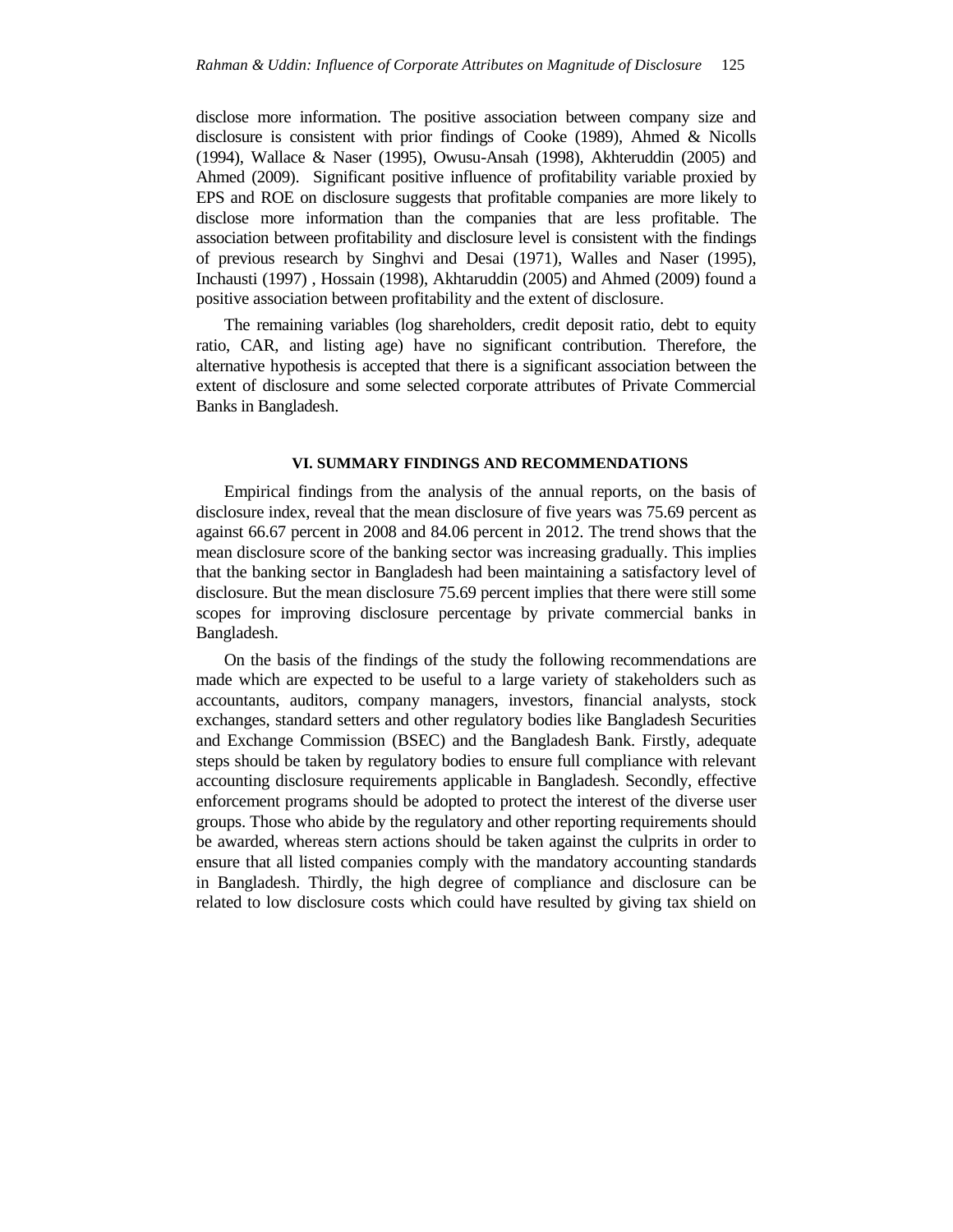printing cost of annual reports. This will reduce cost of disclosure and encourage the disclosure of more information in the annual reports of the Banking companies in Bangladesh. Finally, all Bangladeshi listed companies should disclose the compliance status of both the National and International Standards that will in turn enhance the confidence among international users of financial reporting. This will make the financial statements comparable and will, therefore, enhance global competition, inflow of foreign direct and indirect investment, and international listings.

#### **REFERENCES**

Ahmed, A. A. A. (2009). *Compliance of financial disclosure in corporate annual reports of banking sector in Bangladesh*. Unpublished doctoral dissertation, University of Rajshahi, Bangladesh.

Ahmed, K., & Nicholls, D. (1994). The impact of non-financial company characteristics on mandatory compliance in developing countries: The case of Bangladesh. *The International Journal of Accounting*, 29 (1), 60-77.

Akhtaruddin, M. (2005). Corporate mandatory disclosure practices in Bangladesh. *International Journal of Accounting*, 40, 399- 422.

Alam, J. (2007). *Financial disclosure in developing countries with special reference to Bangladesh.* Doctoral Dissertation. Ghent University, Belgium.

Ali, M. J., Ahmed, K., & Henry, D. (2004). Disclosure compliance with national accounting standards by listed companies in South Asia. *Accounting and Business Research,* 34 (3), 183 - 199.

Allison, P. D. (2012). *When can you safely ignore multicollinearity*. Retrieved September 10, 2014 from http://www.statisticalhorizons.com/multicollinearity

Arif, H. M., & Tuhin, M. H. (2013). Disclosure of non-financial information voluntarily in the annual report of financial institutions: A study on listed banks of Bangladesh. *European Journal of Business and Economics, 8(2), 37-42.*

Azizuddin, B. M. (2001). IAS 30: Disclosure in the financial statements of banks and similar financial institutions - Its adoption and implementation. *The Bangladesh Accountant*, October-December, 29-41.

Balasubramaniam, K. (n. d.). What are the advantages and disadvantages for a company going public?. Retrieved November 20, 2014 from http://www.investopedia.com/ask/answers/06/ipoadvantagedisadvantage.asp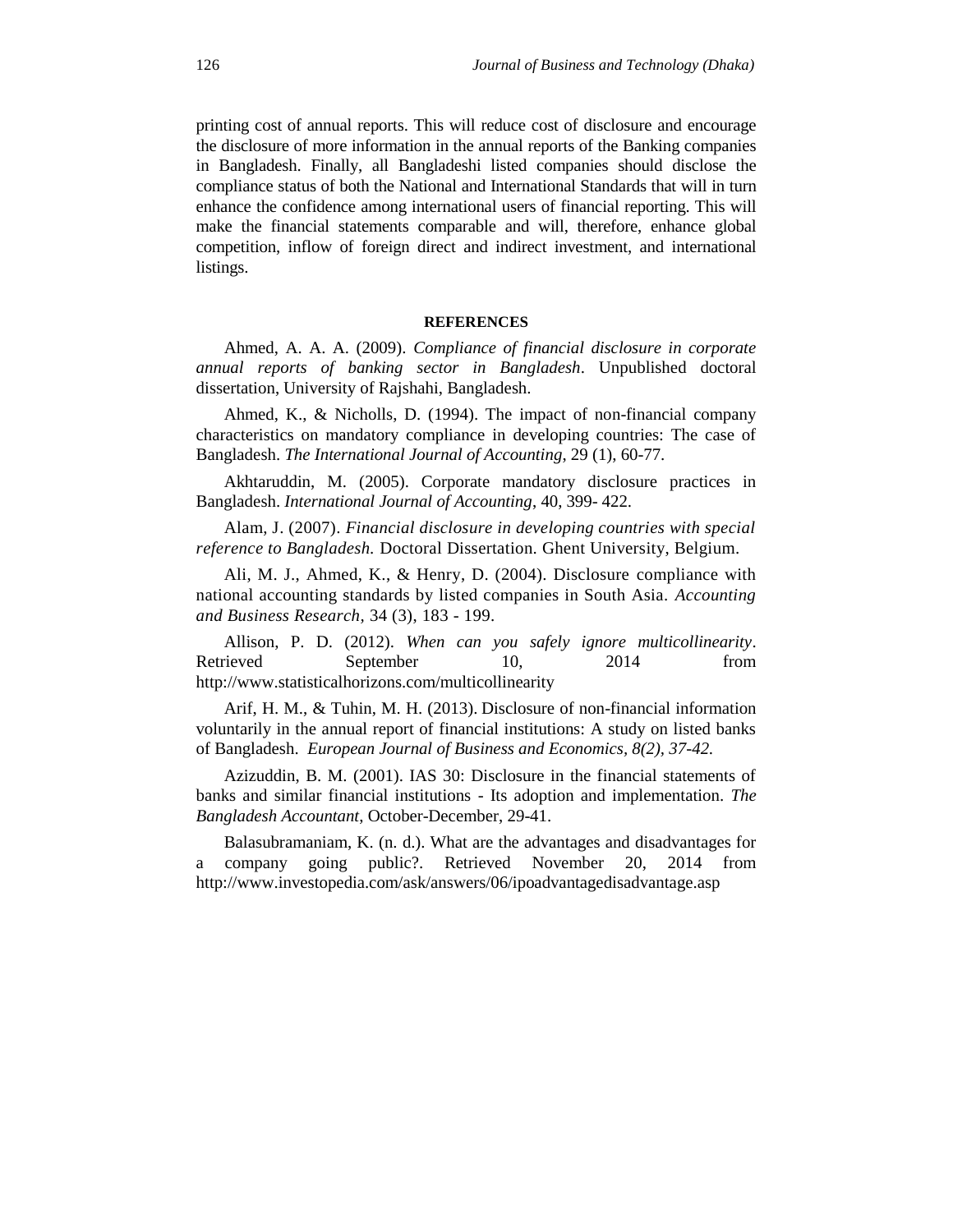Barako, D. G. (2007). Determinants of voluntary disclosures in Kenyan Companies Annual Reports. *African Journal of Business Management*, 1 (5), 113-128.

Belal, A. R. (2000). Environmental reporting in developing countries: empirical evidence from Bangladesh. *Eco-management and Auditing*, 7, 114-130.

Berry, A.W. (2008, February 13). *Benefits of listing your company in the stock exchange*. Retrieved from http://www.insidebusiness360.com/index.php/benefits-of-listing-your-companyin-the-stock-exchange-27154

Chow, C. W., & Wong-Boren, A. (1987). Voluntary financial disclosure by Mexican corporations. *The Accounting Review*, 62 (3), 533-541.

Chowdhury, A. (2004). A comparative evaluation and rationale for adoption of IAS 30 in Bangladesh. The Bangladesh Accountant, July-September, 129-141.

Cooke, T. E. (1992). The impact of size, stock market listing and industry type on disclosure in the annual reports of Japanese listed corporations. Accounting and Business Research, 22 (87), 229 -237.

Dutta, P., & Bose, S. (2007). Web-based corporate reporting in Bangladesh: An exploratory study. *The Cost and Management,* 35(6), 29-45.

Haque, S. (2013). The performance analysis of private conventional banks: A case study of Bangladesh. *IOSR Journal of Business and Management (IOSR-JBM)*, 12(1), 19-25.

Hossain, M. (2008). The extent of disclosure in annual reports of banking companies: The case of India. European Journal of Scientific Research, 23 (4), 659-680.

Hye, M. A. (1988). A study of the accounting and reporting practice of Bangladesh Shipping Corporation, *Chittagong University Studies*. 4, 167-189.

Inchausti, B. G. (1997). The influence of company characteristics and accounting regulation on information disclosed by Spanish firms. *European Accounting Review,* 6(1), 45-68.

Investopedia. (n. d.). *Definition of Disclosure*. Retrieved January 15, 2014, from<http://www.investopedia.com/terms/d/disclosure.asp>

Islam, M. K. S. (1997). *An evaluation of financial reporting of the commercial banks in Bangladesh.* An unpublished M. Phil. Thesis, Department of Accounting, University of Rajshahi, June, 1997.

Islam, M. M., & Alam, M. A. (2010). Top five first generation banks: A comparative analysis, *BRAC EPL Stock Brokerage Ltd.,* 19 July 2010.